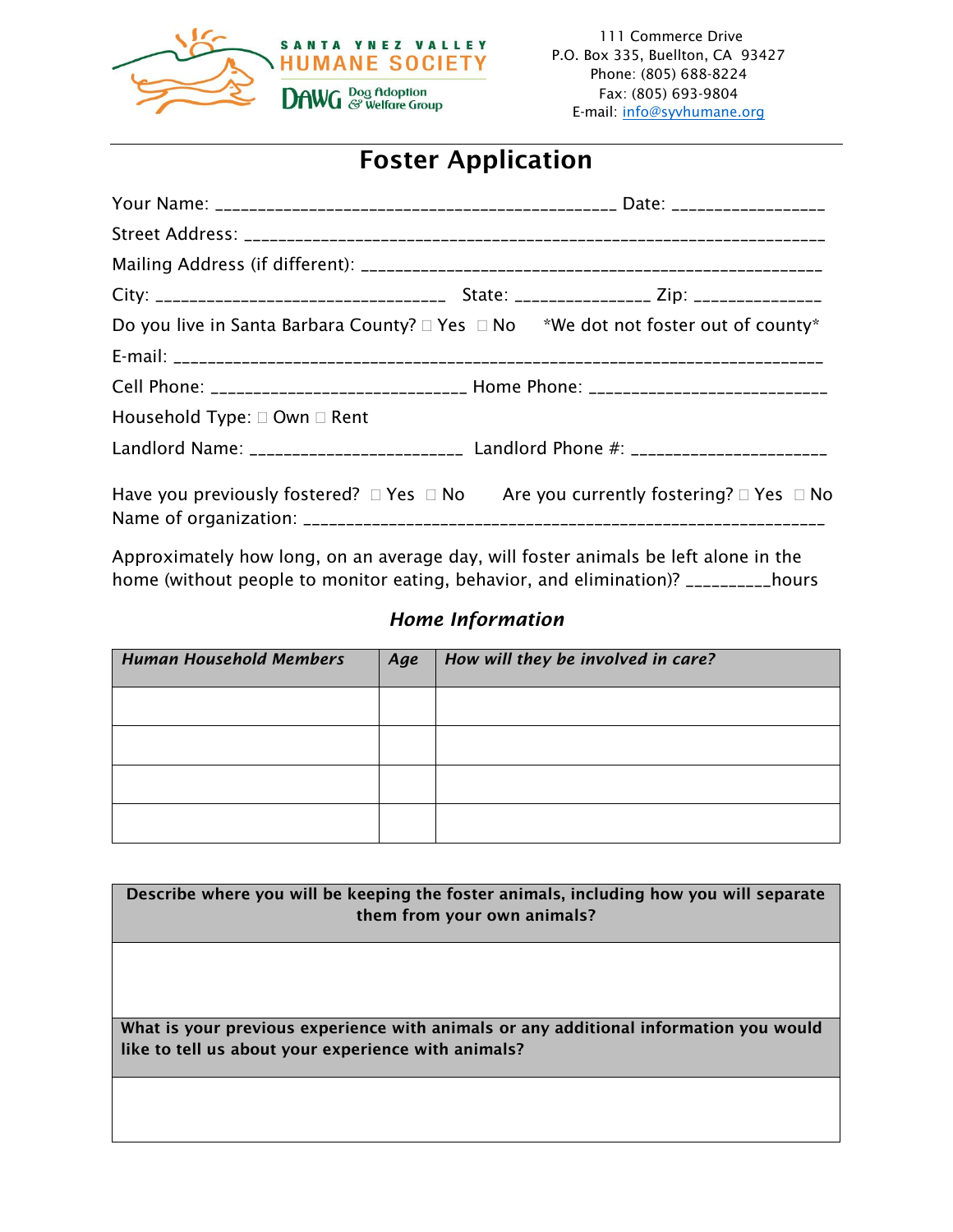## *Animal Information*

| <b>Animal Household Members</b> | Age | Dog-Breed?<br>Cat? | Male/Female?<br>Is it Fixed? | <b>Vaccinated for</b><br><b>FVRCP/DHPP &amp;</b><br><b>Rabies? Dates Due?</b> |
|---------------------------------|-----|--------------------|------------------------------|-------------------------------------------------------------------------------|
|                                 |     |                    |                              |                                                                               |
|                                 |     |                    |                              |                                                                               |
|                                 |     |                    |                              |                                                                               |
|                                 |     |                    |                              |                                                                               |
|                                 |     |                    |                              |                                                                               |

#### \*To foster for SYVHS/DAWG, *ALL* animals in your home must be vaccinated against core vaccinations including DHPP/FVRCP and Rabies. We also recommend vaccinating dogs for Bordetella and Canine Influenza Vaccines prior to fostering. \*

| Your current Veterinarian/Clinic Name | <b>Phone Number</b> |  |  |
|---------------------------------------|---------------------|--|--|
|                                       |                     |  |  |

#### My Household is willing to foster: (check all that apply):

| <b>Cats &amp; Kittens</b> |                                                        | Dogs & Puppies |                                          |
|---------------------------|--------------------------------------------------------|----------------|------------------------------------------|
|                           | Pregnant cat                                           |                | Pregnant dog                             |
|                           | Nursing mother cat and litter                          |                | Nursing mother dog and litter            |
|                           | Orphan Bottle Kittens: 0-5 weeks of age                |                | Orphan Puppies: 0-5 weeks of age         |
|                           | Orphan older kittens: 5-10 weeks of age                |                | Orphan Older puppies: 5-10 weeks of age  |
|                           | Adult cat                                              |                | Adult dog                                |
|                           | Recovering from injury or surgery                      |                | Recovering from injury or surgery        |
|                           | Adult Cat with FELV $\Box$ / FIV $\Box$ or Both $\Box$ |                | On treatment for a cold (kennel cough)   |
|                           | On treatment for a cold                                |                | On treatment for Distemper or Parvovirus |
|                           | On treatment for ringworm                              |                | On treatment for ringworm                |
|                           | Needing behavioral modification                        |                | Needing behavioral modification          |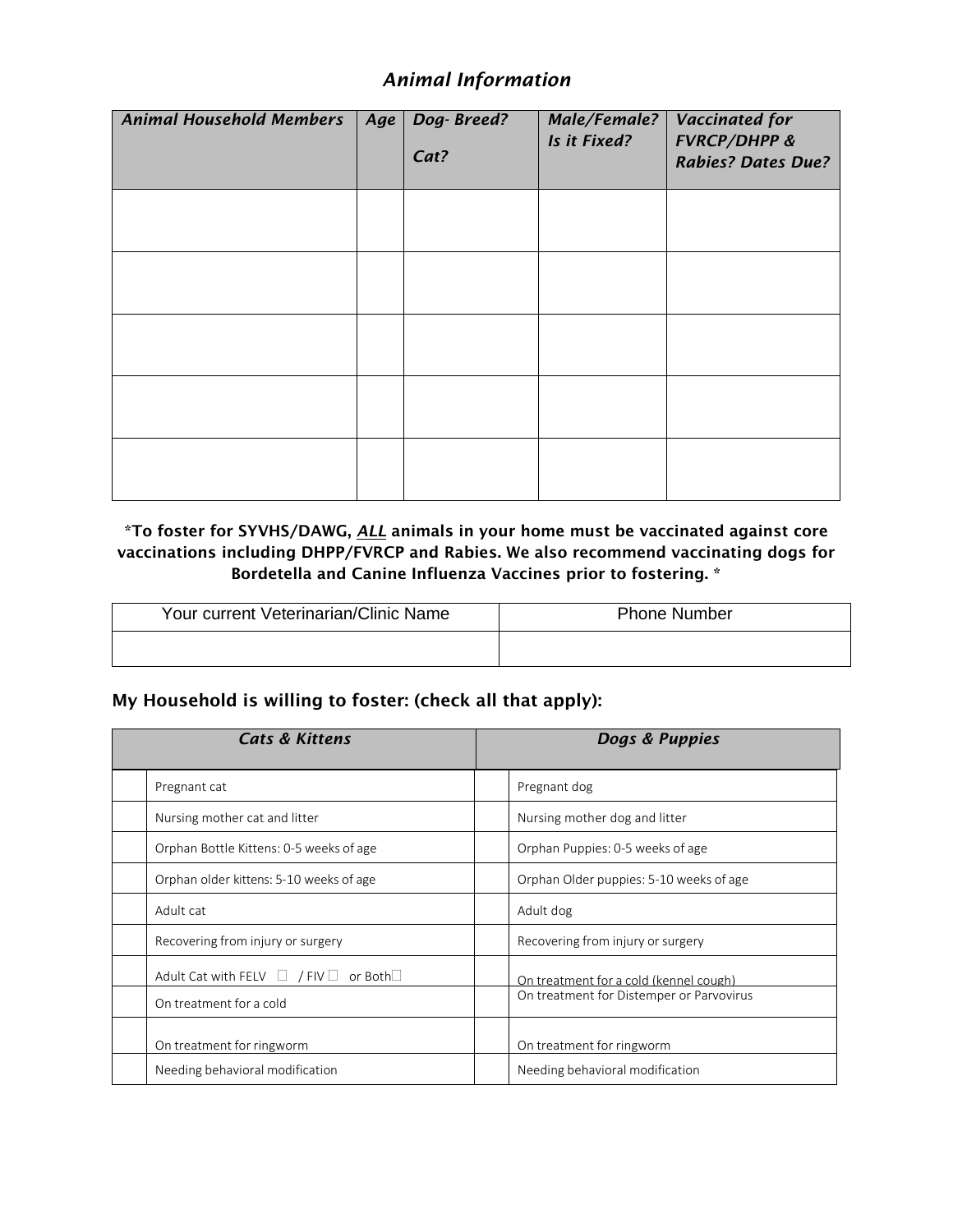

111 Commerce Drive P.O. Box 335, Buellton, CA 93427 Ph: (805) 688-8224 Fax: (805) 693-9804 E-mail: [info@syvhumane.org](mailto:info@syvhumane.org)

### **Foster Care Agreement**

I, \_\_\_\_\_\_\_\_\_\_\_\_\_\_\_\_\_\_\_\_\_\_\_\_\_\_\_\_\_\_\_\_\_, agree to act as temporary Foster Home for Santa Ynez Valley Humane Society in partnership with Dog Adoption & Welfare Group (herein known as SYVHS/DAWG) I agree to abide by the following conditions whenever fostering any animals for SYVHS/DAWG. All animals entering foster care must have gone through SYVHS/DAWG protocols prior to leaving SYVHS/DAWG.

\_\_\_\_\_\_\_ 1. Any animal(s) fostered by me will be kept in a SYVHS/DAWG -approved household. I understand that any animal(s) I foster is/are the property of SYVHS/DAWG, and I agree to turn it/them over to SYVHS/DAWG immediately upon request. I agree that I will not allow the animal(s) to go into any other household without getting prior approval from SYVHS/DAWG. I agree to bring any animal(s) fostered by me to the shelter for exams, vaccinations, weight checks, adoption appointments or other reason deemed necessary by SYVHS/DAWG at a mutually agreed upon date and/or time.

2. I understand that I am responsible for adhering to all SYVHS/DAWG standards of care and applicable local and state laws dealing with animal welfare.

3. I agree to a premises check upon the request of SYVHS/DAWG which can include a visual inspection of the living quarters of all SYVHS/DAWG foster animals in that environment and testing for transmissible disease.

4. Any animal(s) fostered by me will be fed, watered and exercised appropriately. SYVHS/DAWG will provide adequate food and nutrition for foster animals in temporary care. I agree to provide an adequate and nutritious diet, including any necessary supplements, as recommended by SYVHS/DAWG if a more permanent foster is required. I also agree to abide by any instructions given by SYVHS/DAWG regarding the feeding of specific brands or types of supplemental food and/or nutritional supplements to my foster animals. Although SYVHS/DAWG will make every attempt to furnish food and/or litter for those foster care volunteers who are unable to afford these supplies on their own, I understand that the availability of these supplies is based on donations from the public and limited to stock on hand and that I will be responsible for providing necessary supplies in the event that they are not available through SYVHS/DAWG. SYVHS/DAWG cannot and does not guarantee to be able to provide free food, litter or supplies for my foster animals. I agree not to change a fosters diet without direct approval by the SYVHS/DAWG's medical director.

\_\_\_\_\_\_\_ 5. I will not allow any foster dogs or puppies to have any unsupervised off-leash time. I will provide a kennel, crate and/or securely fenced yard for their safety. I will not allow foster cats or kittens to go outside at any time except to transport them to and from the shelter or to a veterinarian, if needed. I agree to transport any foster cats, kittens, puppies and small dogs in a sturdy carrier. I agree to transport any foster animal(s) in an enclosed vehicle only, and I will not allow them to ride in the bed of a pickup or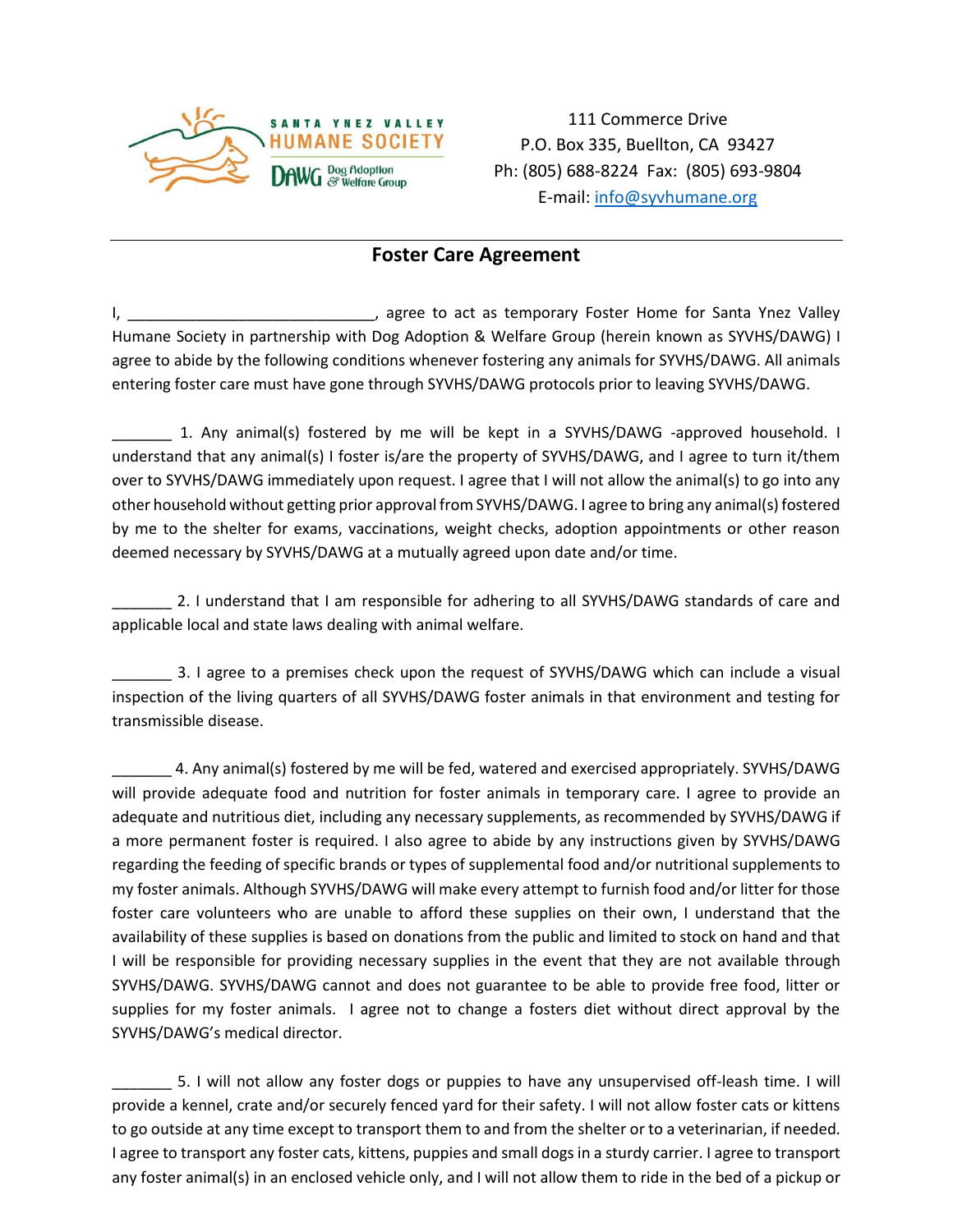a convertible.

\_\_\_\_\_\_\_ 6. I agree that animals will not be kept outside unless otherwise discussed and approved by SYVHS/DAWG.

7. I understand that SYVHS/DAWG will take every precaution to ensure that any animal(s) I foster are reasonably healthy and that any known health problems will be disclosed to me prior to my taking the animal into my home, but SYVHS/DAWG cannot be held responsible for any unforeseen health problem that may develop after the animal(s) is/are in my care. I understand that SYVHS/DAWG may require me to return my foster animal(s) to the shelter to assess or treat any health problem, at its discretion.

8. I understand that I am not authorized to seek outside veterinary care for SYVHS/DAWG foster animals without approval from SYVHS/DAWG staff or the SYVHS/DAWG foster coordination team and may be dismissed from the foster program for doing so. If I choose to treat the animal(s) at a veterinarian of my choice, I understand that I will assume full responsibility for payment of the vet bill, and that SYVHS/DAWG will be unable to reimburse me for any such payment.

\_\_\_\_\_\_\_ 9. I agree to provide adequate, positive socialization for any animal(s) fostered by me to help ensure their temperament will be as sound as possible. I also agree, when requested, to give a progress report to SYVHS/DAWG. I agree to bring my foster animal(s) in to the shelter for any required vaccinations, de-worming, or other medication prescribed and provided by SYVHS/DAWG at no cost to me. When the foster period is over, I will call SYVHS/DAWG to return the animal(s), and will do so at the agreed upon time.

10. I agree to keep my foster animal(s) separate from my own pets, and that the possibility of foster animals fighting, injuring, or spreading illness to my own pets does exist. I agree that I will keep my own pet up to date on all vaccines and de-wormers according to my own veterinarian, while I am fostering any animal(s) for SYVHS/DAWG. I understand that if I choose to allow my foster animal(s) and my own pet(s) to have access to each other, I do so at my own risk, and will not hold SYVHS/DAWG liable for any illness or injury that may occur to my own pet(s). I agree to keep SYVHS/DAWG animals safe from harm/illness as a result of contact with resident pets.

\_\_\_\_\_\_\_ 11. I agree not to post my foster animal(s) on any social media unless I received written approval from SYVHS/DAWG.

12. I understand the potential for contagious illness is high in animals. Therefore, I agree not to mix any of my foster animals or animals from more than one litter unless approved by SYVHS/DAWG. I also agree not to foster animals from any other organization while I am fostering for SYVHS/DAWG, unless granted specific approval by SYVHS/DAWG. I also understand that if my own person pets get sick, I will not hold SYVHS/DAWG liable.

13. I understand that SYVHS/DAWG staff have the right to limit the number of animals in my care at any given time.

14. I assume responsibility for any events that occur in connection with my fostering of an animal for SYVHS/DAWG. I understand the possibility of my children or others being bitten, scratched, or contracting disease does exist. I agree to be responsible for my children and anyone else handling any animal(s) fostered by me in a safe and hygienic manner and will not hold SYVHS/DAWG responsible for